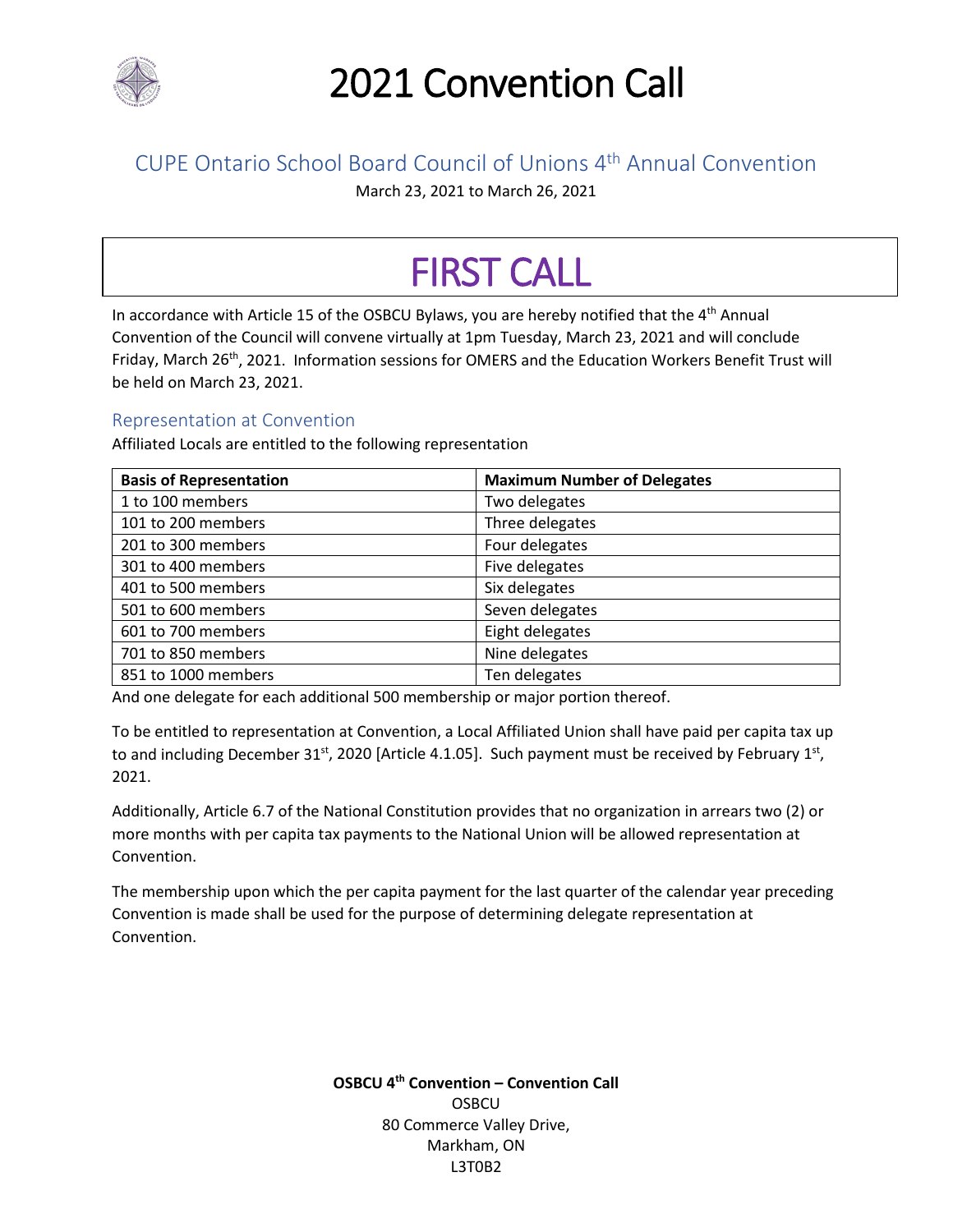

### Alternate Delegates

An affiliated Local Union may elect alternate delegates to attend annual Conventions. An alternate delegate shall be entitled to attend sessions of the Convention and shall be entitled to voice but no vote, except in the absence of a duly elected delegate. [Article 4(e) 1 of the CUPE Ontario Constitution.]

| <b>Basis of Representation</b> | <b>Maximum Number of Alternates</b> |
|--------------------------------|-------------------------------------|
| 75 members or less             | One alternate                       |
| 76 to 500 members              | Two alternates                      |
| 501 to 1000 members            | Three alternates                    |
| 1001 members or more           | Four alternates                     |

#### Registration Fees

| <b>Credential Type</b> | Fee on or before         | Fee after                |
|------------------------|--------------------------|--------------------------|
|                        | <b>February 19, 2020</b> | <b>February 19, 2020</b> |
| Delegate               | \$200                    | \$275                    |
| Alternate              | \$200                    | \$275                    |

Registration will be online. Credential information will be mailed out in February.

#### Resolutions and Bylaw Amendments

All resolution and bylaw amendments to be considered at a Convention must be submitted by an Affiliated Local Union, or Executive Board or committee thereof, to the office of the Secretary-Treasurer and **must not exceed 200 words in total.**

**December 18, 2020** is the deadline for receiving Resolutions and Constitutional Amendments.

All resolutions and bylaw amendments must be submitted on the OSBCU forms (in a word document), and signed by the Presiding Officer and Secretary of such affiliate. Please address resolutions and bylaw amendments to Tammy Graham via Mike Maguire at [mmaguire@osbcu.ca,](mailto:mmaguire@osbcu.ca) ensuring that all originals are forwarded to the OSBCU Office immediately thereafter.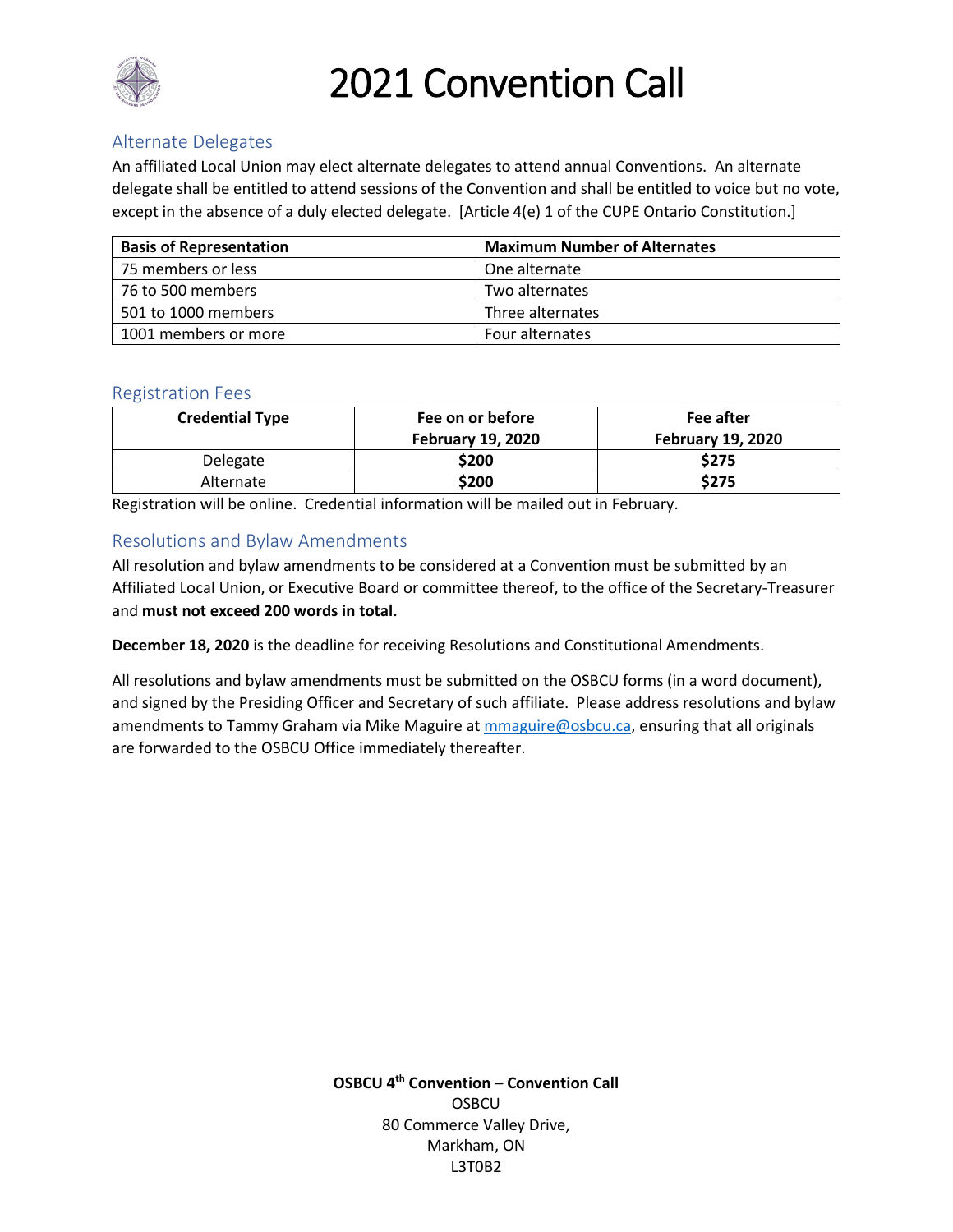

#### Convention Committees

One of the most important contribution to an efficient Convention is the work carried out by the four Convention committees. You must be a registered delegate to Convention in order to serve on these committees. These committees require you to attend pre-Convention meetings.

| <b>Committee Name</b> | <b>Meeting Dates (virtually)</b> | <b>Number of Members needed</b> |
|-----------------------|----------------------------------|---------------------------------|
| <b>Bylaws</b>         | January 4 & 5, 2021              |                                 |
|                       |                                  | (one must be francophone)       |
| <b>Resolutions</b>    | January 6 & 7, 2021              |                                 |
|                       |                                  | (one must be francophone)       |
| Ways & Means          | January 25 & 26, 2021            |                                 |
| Credentials           | March 1, 2021                    |                                 |

Details of the duties and tasks accompany this call

As outlined, there are a limited number of members per committee. If you wish to serve on a committee please complete the attached application and submit to the OSBCU Office addressed to Tammy Graham via Mike Maguire a[t mmaguire@osbcu.ca](mailto:mmaguire@osbcu.ca) **no later than 4pm December 14th, 2020**.

#### **Elections**

Any member who has declared for election to any position, and makes it known in writing to the Secretary Treasurer no later than **February 22, 2021** shall be given the opportunity to provide a one page, black and white election letter or flyer. A copy of the material will be sent to all locals in advance of the convention. Every effort should be made for election materials to be bilingual. Members are responsible for their own translation costs. Election materials can be submitted to the OSBCU Office addressed to Tammy Graham via Mike Maguire at [mmaguire@osbcu.ca](mailto:mmaguire@osbcu.ca)

### Local Assistance Form

Local Unions that meet certain criteria, including locals having less than 100 full time members, locals north of the French River, or locals that are currently on strike, may apply to receive a registration fee subsidy.

If you believe your local may meet these criteria, and if your local requires a subsidy to attend Convention, please complete the Local Assistance Form and submit to Candace Rennick via Shadi Golic at [sgolic@cupe.on.ca](mailto:sgolic@cupe.on.ca) **no later than February 26, 2021**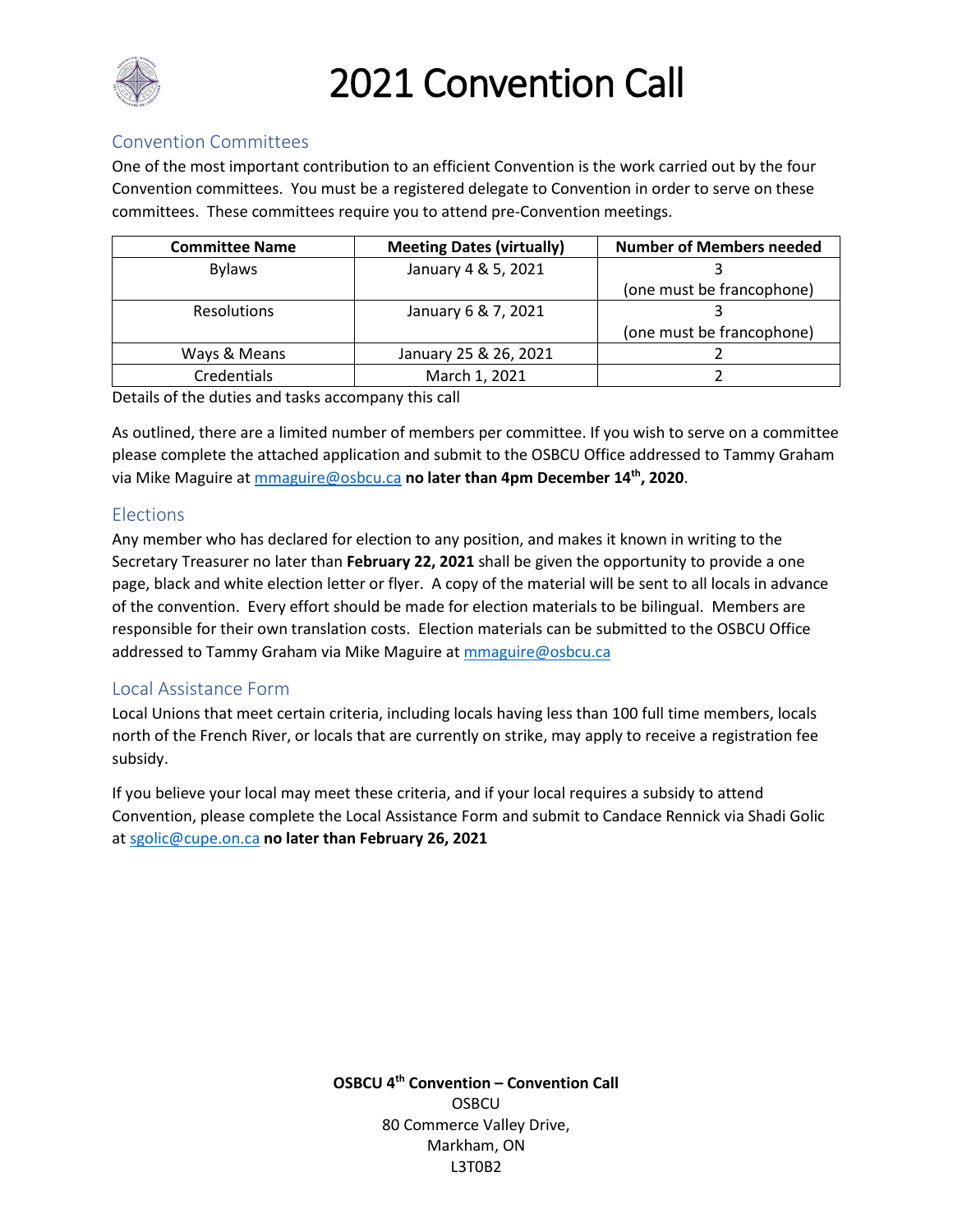

### Accessibility at our Convention

OSBCU through CUPE Ontario strives to ensure that persons with disabilities have equal access to our conferences and events in a manner that fully respects their dignity and independence. Wherever possible, our services are provided to persons with disabilities and others in an integrated fashion – unless an alternate measure is necessary in order to enable a person with a disability to obtain, use or benefit from our services.

Please submit an Access Request Form to the CUPE Ontario office **prior to February 26th, 2021** so that we can ensure that any accommodations you require are provided. We have included a copy of an accessibility form in this convention package for your use. While we do our best to accommodate last minute request, we ask that every effort is made to submit requires by the February 26<sup>th</sup> deadline. Please forward requests to Christine Fera at [cfera@cupe.on.ca](mailto:cfera@cupe.on.ca)

**Convention Forms are available at osbcu.ca/convention-2021 or by calling 647-234-4720**

**Please complete and return forms no later than February 26th**